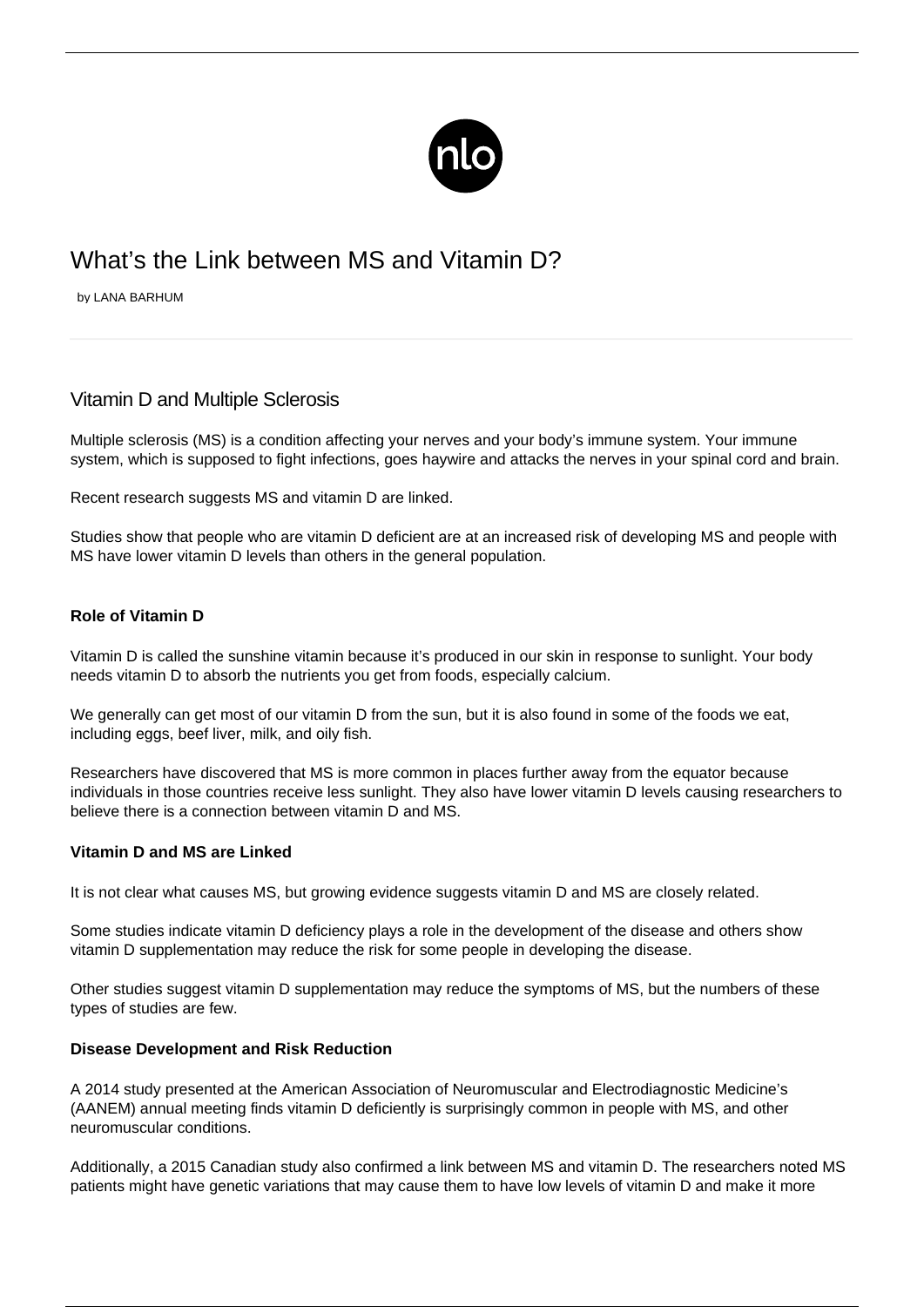likely they will develop the disease.

Furthermore, two large group studies out of the Harvard School of Public Health, Boston, Massachusetts, looked at possible proactive effects of vitamin D on MS by examining the role of dietary vitamin D in women at risk for MS.

Over 190,000 women were assessed every four years, and during the final review, 173 cases of MS were confirmed.

The results confirmed the women with the highest vitamin D intake had the lowest risk of developing MS, while the women taking the lowest dose or not taking any supplement at all had the highest risk.

The results suggest taking a proactive effort to keep vitamin D levels maintained reduces the risk of developing MS.

Moreover, a 2012 study by researchers out of the Isfahan University of Medical Sciences, Isfahan, Iran, looked at whether vitamin D supplementation reduced the risk of MS development in patients who were at high risk for the condition.

The findings concluded vitamin D supplements did, in fact, lessen the likelihood of developing MS and supplementation did significantly reduce the number of brain lesions in MS patients.

Brain lesions in MS patients mean nerve tissues have been damaged, leading to symptoms in the areas affected by damaged nerves and new lesions could result in further loss of function.

### **Treatment**

A 2009 Paris report looked at the possible implications of vitamin D deficiency in people with MS by studying various clinical studies.

They confirmed the connection between MS and vitamin D deficiency is problematic, but quickly resolved, and neurologists and other treating physicians should be aware of the implications of low vitamin D on their MS patients.

In 2011, researchers in New Delhi, India, similarly looked at clinical evidence relating to the interplay between vitamin D levels and MS.

Similarly to the Paris research team, their consensus was vitamin D deficiency was an unnecessarily problem that could easily be corrected but it, unfortunately, goes unnoticed resulting in MS complications.

It is possible vitamin D can treat the symptoms of MS according to a research study out of the University of Turku, Turku, Finland.

In this one-year, double-blind, placebo-controlled, randomized study of 66 MS patients, the researchers looked at whether vitamin D supplements had any effect in minimizing MS flares.

The Finish researchers determined that while vitamin D supplementation had no effect on the number of MS flares, maintaining vitamin D levels showed significantly fewer brain lesions in MS patients.

### **What Does This Mean For You?**

There has not been enough conclusive evidence to confirm taking vitamin D supplements could reduce your risk for MS or treat symptoms once you have been diagnosed.

If you have MS and want to take vitamin D supplements, taking vitamin D won't harm you or make MS symptoms